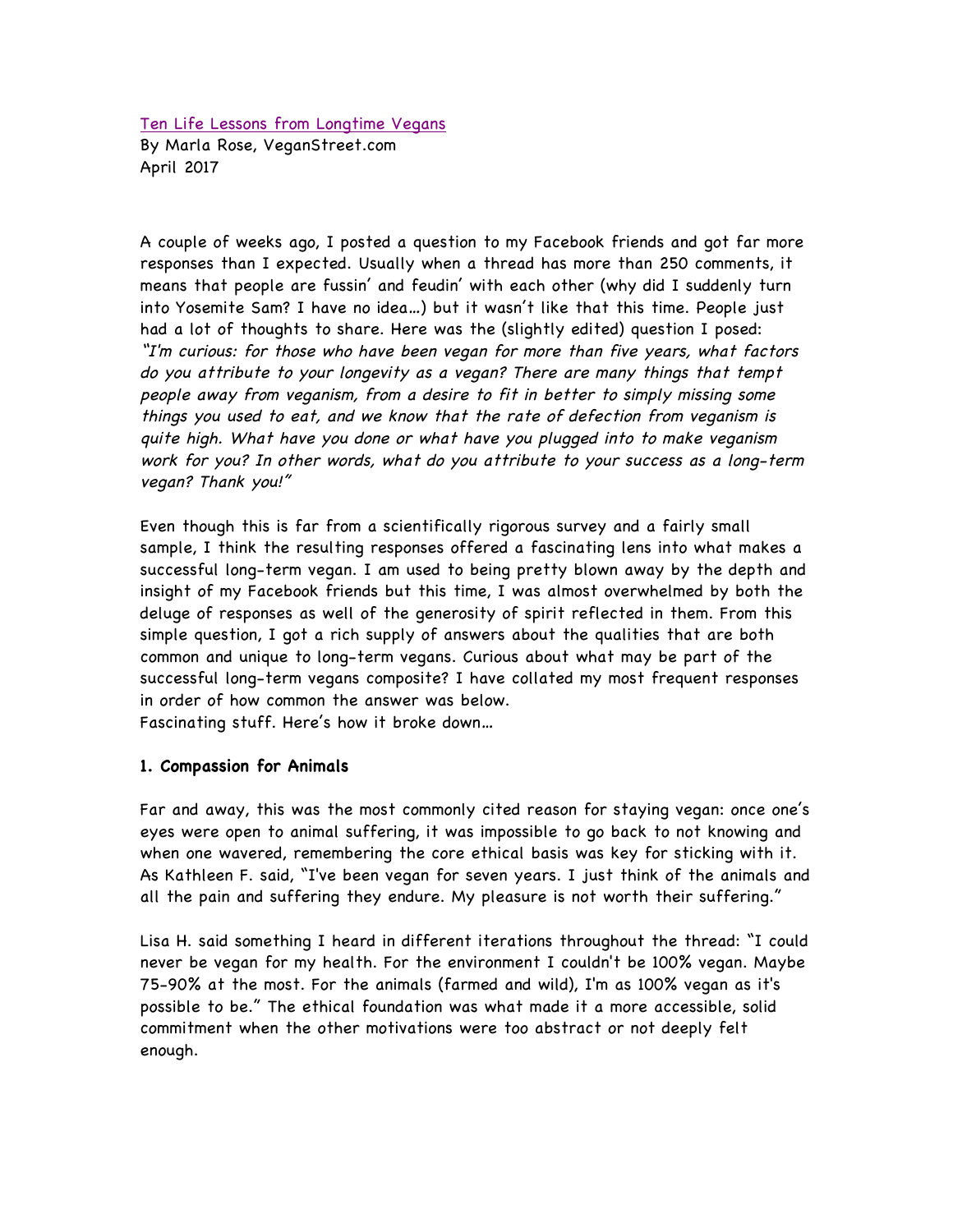## Page 2 of 6

Pam W. said, "I've been vegan for 12 years and I fully attribute it to my core value that it is wrong to cause or participate in the infliction of suffering and exploitation. Animal-derived foods are the product of exploitation in which animals necessarily suffer (mamas having their babies taken away, hens bred to lay eggs at an unnaturally accelerated rate leading to osteoporosis and other physical ailments, the stress of slaughter transport, and the terror of the slaughterhouse). I have no desire for food that is made of violence and terror. I don't see it as a sacrifice because the food in question is revolting to me."

I would say that 95% of the responses were a variation on this theme, though many also included some of the other motivations and reasons.

# **2. Vegan Community**

Whether introvert, extrovert, or somewhere in between, the human species hungers for understanding and connection. So many of us do not have vegan partners or extended families but even if we do, a larger supportive community provides a vital sense of belonging and a safe place to land as we navigate this world that is often diametrically opposed to vegan values. A supportive community was mentioned second most often as an essential component of integrating a successful, long-term vegan practice. "I would recommend finding a community in person or online (but choose wisely because some can be very draining and counterproductive)…" said Molly D. Wise words: While seeking community, remember that not all are created alike and they will not all meet your needs or suit you.

"Definitely connecting with people who understand and accept veganism. Vida Vegan Con started within my first few years of being vegan, which made ALL the difference. I made SO many amazing connections and friendships that still persist today. Knowing I'm not alone in caring so deeply about the animals and the environment," said Katie L.

Also remember that community can be in person and online; it can be three people or 1,000 people. Community is what gives you a sense of shared values, acceptance and being among those who understand you. A community that is healthy for you should make you feel inspired, accepted and stronger. If a community drains you, look elsewhere. Remember, too, that while in-person communities are ideal, virtual communities can also contribute a lot to your thriving as a vegan.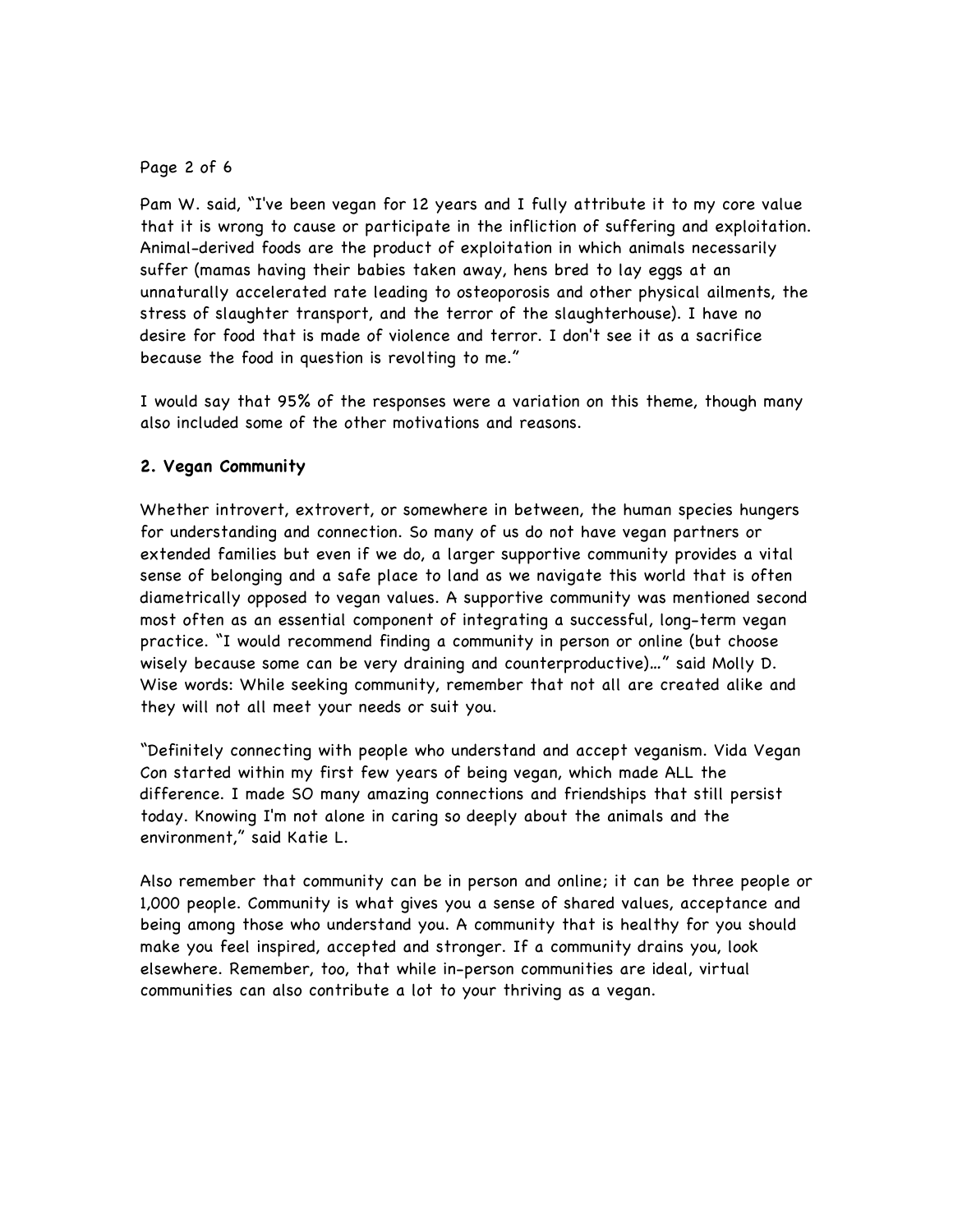### Page 3 of 6

## **3. An Indifference to Fitting in (or Stubbornness)**

I have an untested theory that one of the most common denominators among those who are successful long-term vegans is that we tend to be people who care less about fitting in and don't easily succumb to social pressure or feel the need to conform to the status quo. Not surprising to me, this emerged as one of the top three recommendations for successful long-term vegan integration. By the same token, a common refrain I hear from those who have quit is being vegan was hard for them to adapt to socially. Maybe their family made them feel guilty about not participating in certain traditions; perhaps their friends made them feel excluded; maybe they felt self-conscious making dietary requests when ordering meals. To those who are able to successfully navigate the terrain, these pressures are far less important than remaining true to their values.

As Linda R. said, "I have always been the odd person out, and that has often left me struggling to find a way in until I became vegan. Now I don't want a way in because a conventional life of using animals and turning my back on their suffering isn't something I can abide." As another friend commented, "Stubbornness: I'll be damned if I let someone say 'I told you so' (this is the smallest part, but it did help me in the beginning)." Said Ashley D., "Dealing with people (and struggling to fit in) is probably the biggest challenge of going vegan. Luckily, I'm immune to social pressure. Being diplomatic toward those who are participating in harming animals has been the hardest part. I'm very logical, and ethics come first."

# **4. The Expanding Variety and Increased Access to Quality Vegan Food**

As the world around us has begun to meet the expanding demands for plant-based food and improved offerings are available to consumers, it's made it easier to be vegan in the world. This was the fourth most common factor attributed to one's success as a long-term vegan. As one friend wrote, "The surge in awareness has been so much more tangible in the last 10 years alone, and the varieties of cheeses, drinks, egg-type foods, protein foods creativity just make it - I'd say - impossible to go back to not being a vegan...." There are fewer valid excuses for falling off the path when those flavor profiles and textures are not only accessible to us but getting more delicious all the time.

## **5. Learning How to Cook**

For many people, learning how to cook – perhaps for the first time in their lives, perhaps just a few meals – is a necessary component of integrating veganism successfully. When you learn the basics of cooking for yourself, not only will you save money, you can develop the skills for recreating the meals you once enjoyed. "Viewing Earthlings was the game-changer, but learning how to cook for myself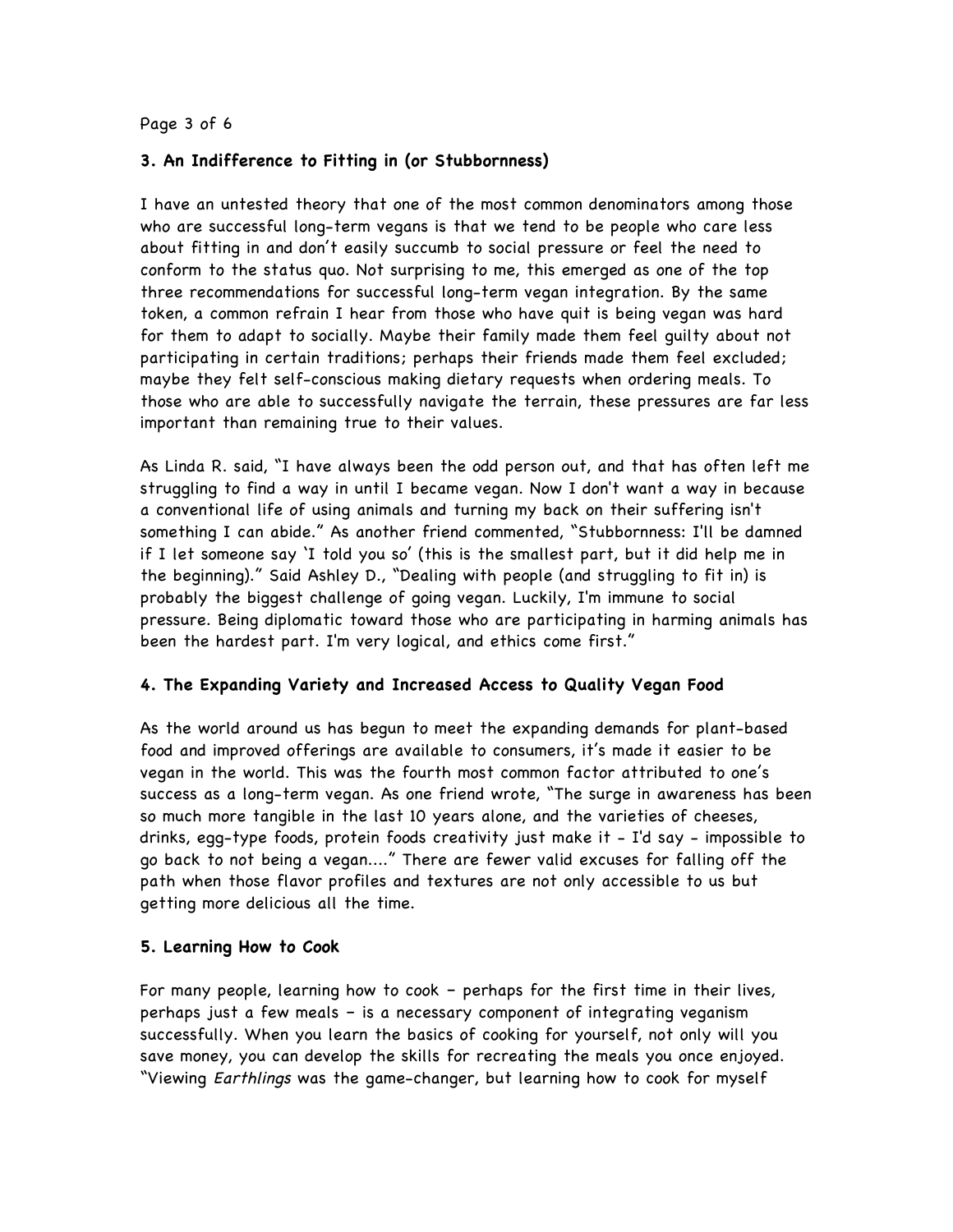## Page 4 of 6

made it stick. Ten years ago I was a broke grad student and the few veg-friendly restaurants in town made eating out impractical," said one friend. For another, "A lot of cooking, especially baking. Knowing now where to buy ready made items makes it easier too," was what made all the difference.

# **6. Health Benefits**

People who come into veganism through the door of health may have a stronger foundation when they learn the compelling ethical reasons but the health benefits can be motivating by themselves. Plant-based diets are not a magic bullet but there can be real health boons and it is a foot-in-the-door for those seeking their physical advantages. As Tina L. said, "Well...my health has improved dramatically for one thing. Going back to eating animals or their byproduct in the form of dairy would also bring back my chronic sinus infections, headaches, nasal mucus overload, indigestion, and high cholesterol. On a more serious level, I'd probably have full blown Type 2 diabetes like my father by now."

Another friend wrote, "I will be 36 next week and I already know five or six high school classmates who dropped dead due to heart issues. I have one high school classmate who nearly died of a heart attack a couple years ago and another one who was literally told by his doctor to go vegan because he is a ticking time bomb based on his cholesterol numbers. Maybe my motivation is pretty self-centered but it does the trick."

# **7. Connecting their Veganism to a Bigger Picture**

Another frequently cited reason for sticking with veganism among the people I asked is that their vegan practice is connected to a larger worldview that is meaningful to them. Said one, "I mean yes, of course having the ability to empathize with animals is a huge contributing factor, but I also think that keeping oneself informed about what goes on in animal use industries and how that also connects to impacts on humanity is a big reason in my staying vegan."

As Audrey M. succinctly put it, "It's easy when you make it about something bigger than yourself. Trust me, I have no willpower for anything." Yet another friend took a broader view: "My commitment to veganism has deepened as my awareness of intersectionality (originally developed by Kimberle Crenshaw) has grown. At first, I was vegan for the animals, then the environment. Then my compassion grew to include the people who suffer under our industrialized, power-over food system. I learn a lot from vegans of color about this, and I'm seeing how anti-racist work and animal rights work are often enmeshed."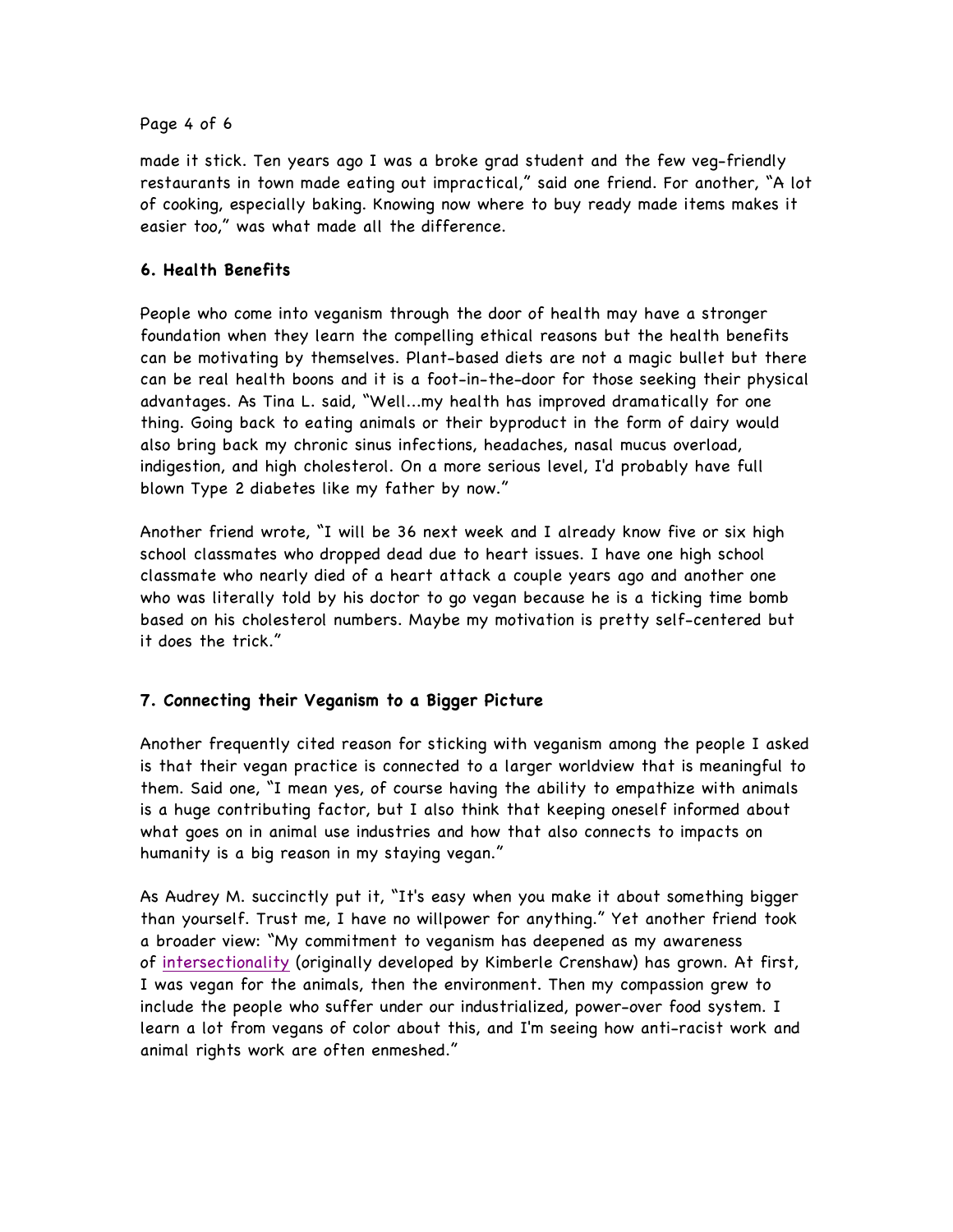#### Page 5 of 6

# **8. A Radical Shift in Perception: Animals Are Not Seen as Food, Clothing, Etc. Anymore**

I heard this one a lot and it's not surprising. There is a shift in perception that occurs when you go vegan and if you've been vegan long enough, it seems to change one's perspective unalterably. I remember talking to another friend about raising our vegan-from-birth children. She remarked that her son never had a tantrum when he wasn't allowed non-vegan samples at the grocery store. It was the same with my son. We speculated that perhaps even as toddlers, when it was explained that these samples had animals or animal products in them, they were no longer perceived as "food." They would as soon eat the rocks.

This perspective shift was reflected in quite a few comments. "I don't think of animals as food anymore and that keeps me from going back to eating them," said Grace K. Another friend said, "When I see meat or other animal products, I don't see food. I see the carcass or secretions of a tortured animal. The same goes for entertainment, clothing, etc. I don't see just clothes, or just cute animals behind bars. I see miserable animals who never should have been exploited or killed. As the one saying goes, it's easy to be vegan when you focus on the victims instead of yourself." As Megan D. said, "Vegan 11 years. I see animal products as non-food. The same way I'd look at like, a desk. It's not food. It's not clothing."

## **9. Connecting with Rescued Animals at Sanctuaries**

Some people responded that interacting with animals who live at sanctuaries has helped people to feel a sense of hope and also connect more deeply with their convictions about compassionate living. Said Stephanie H., "I also wanted to add that meeting the animals, especially happy ones at sanctuaries, getting to know them and their personalities - and then contrasting that with seeing the scared, miserable ones in the agriculture industry - that really leaves an impression. Non-vegans should be encouraged to go to sanctuaries and connect with the animals so they can see how amazing they are when they are happy and in a safe place."

## **10. Find Podcasts, Bloggers and Mentors as Well as Movies that Inspire You**

Quite a few respondents said that finding vegan podcasts, bloggers and mentors kept them going during the often awkward and challenging transitional time and an equal amount also have found films to be galvanizing. Said one, "I also had more conviction - I listened to Vegetarian Food for Thought a lot right as I transitioned so that was helpful since I have a lot of respect for Colleen." Said Scott N., "I originally went vegan for health reasons, and ended up staying vegan for ethical reasons after watching all of the videos, such as Earthlings, Vegucated, and Cowspiracy."